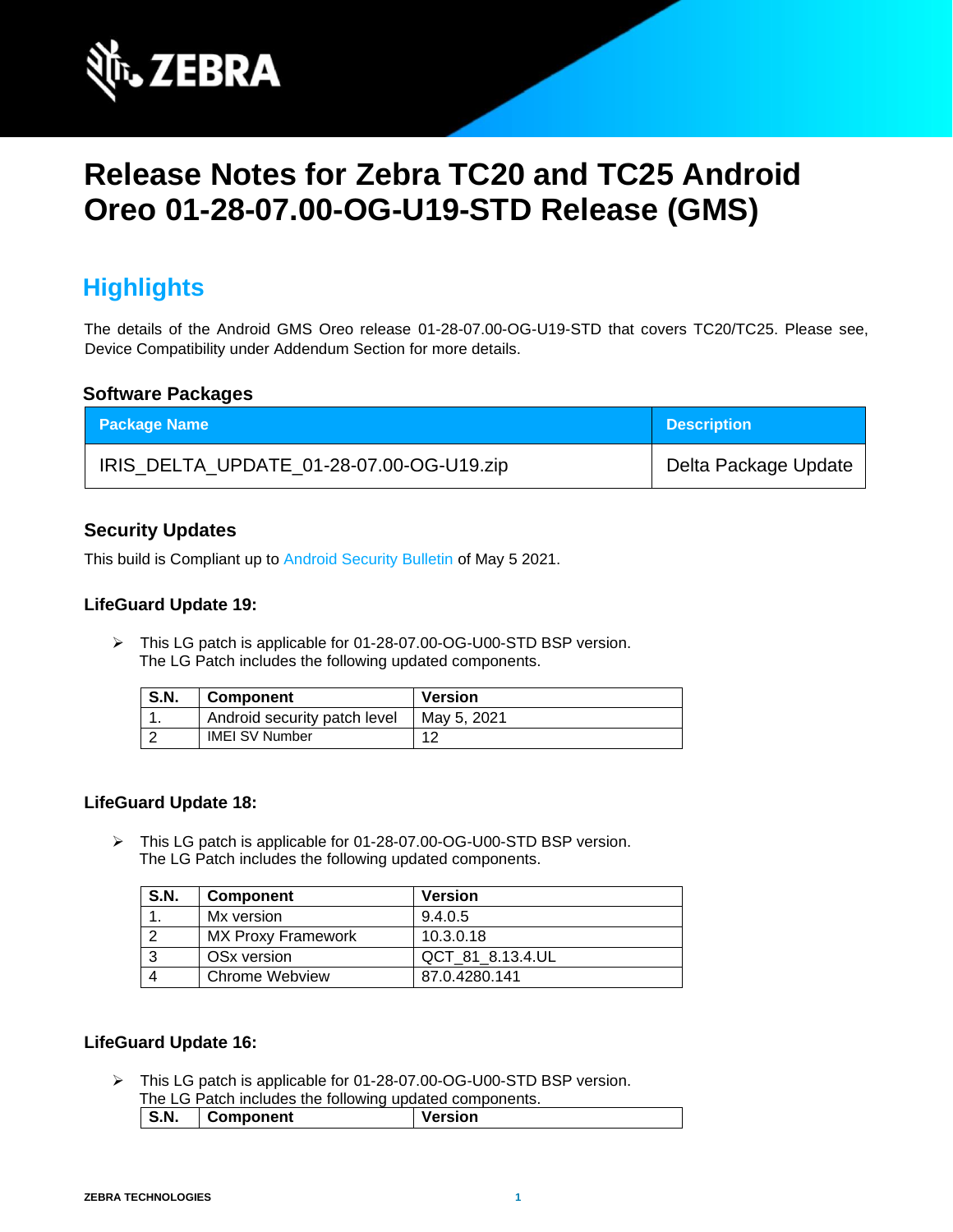

|  | Android security patch level   March 5, 2021 |  |
|--|----------------------------------------------|--|
|  |                                              |  |

#### **LifeGuard Update 14:**

➢ This LG patch is applicable for 01-28-07.00-OG-U00-STD BSP version. The LG Patch includes the following updated components.

| S.N. | Component                                       | Version |
|------|-------------------------------------------------|---------|
|      | Android security patch level   February 5, 2021 |         |

#### **LifeGuard Update 13:**

➢ This LG patch is applicable for 01-28-07.00-OG-U00-STD BSP version. The LG Patch includes the following updated components.

| <b>S.N.</b> | <b>Component</b> | <b>Version</b> |
|-------------|------------------|----------------|
|             | JemInfo          | 9.0.0.331      |

#### **LifeGuard Update 12:**

- ➢ This LG patch is applicable for 01-28-07.00-OG-U00-STD BSP version. The LG Patch includes the following updated components.
	- FUSIONLITE\_QA\_1\_0.0.0.028\_O Radio: QA\_1\_00.0.0.022\_O Application: QA\_1\_00.0.0.009\_O Middleware: QA\_1\_00.0.0.014\_O

#### **LifeGuard Update 11:**

➢ This LG patch is applicable for 01-28-07.00-OG-U00-STD BSP version. The LG Patch includes the following updated components.

| <b>S.N.</b> | <b>Component</b>     | <b>Version</b> |
|-------------|----------------------|----------------|
|             | <b>Chrome Bowser</b> | 85.0.4183.127  |
|             | OemInfo              | 9.0.0.282      |

#### **Features**

• Added support in OemInfo to allows customer applications and sideloaded applications to read BT MAC address

#### **LifeGuard Update 09:**

➢ This LG patch is applicable for 01-28-07.00-OG-U00-STD BSP version.

| The LG Patch includes the following updated components. |
|---------------------------------------------------------|
|---------------------------------------------------------|

| S.N. | Component                                      | <b>Version</b> |
|------|------------------------------------------------|----------------|
|      | Android security patch level   October 5, 2020 |                |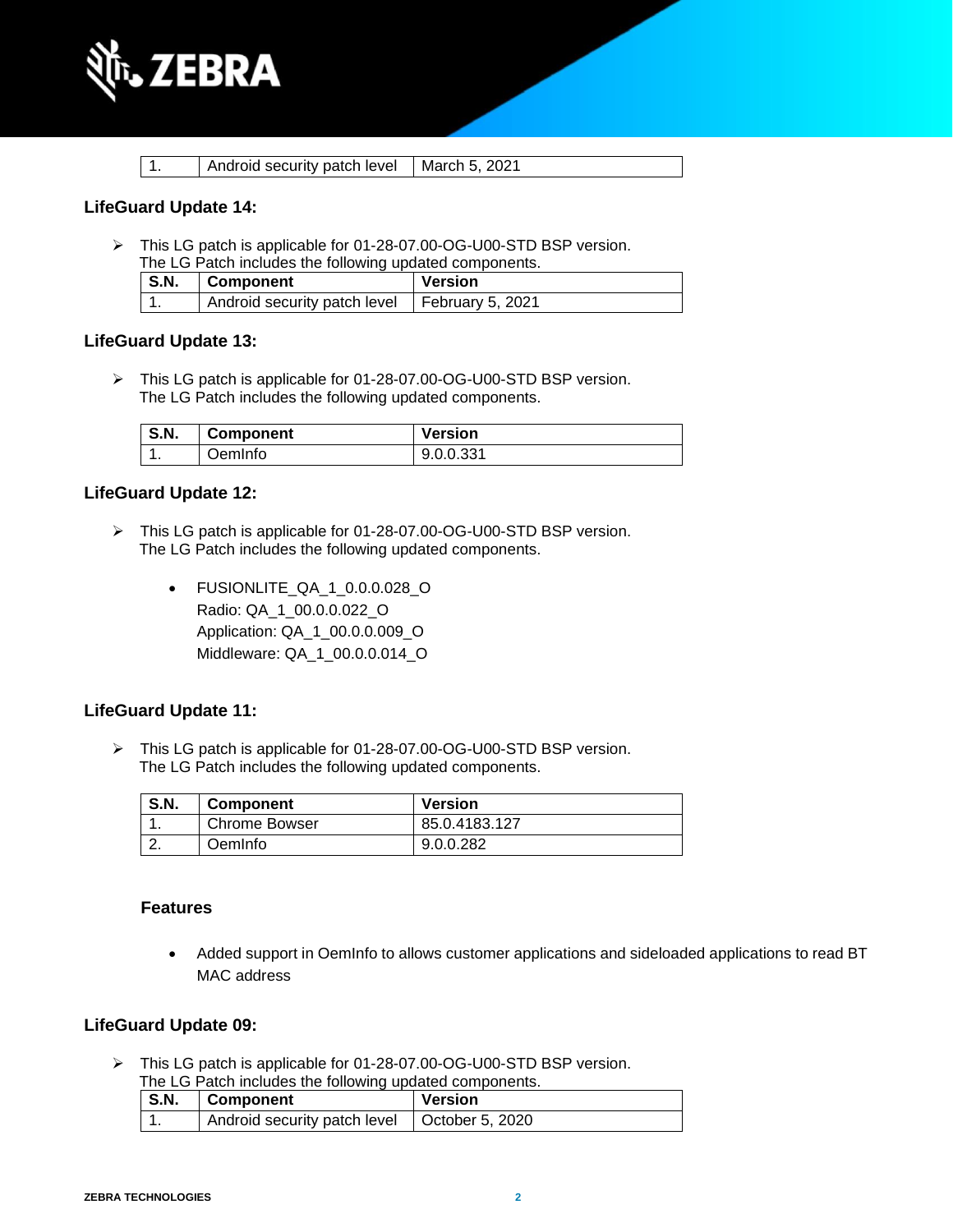

### **LifeGuard Update 07:**

➢ This LG patch is applicable for 01-28-07.00-OG-U00-STD BSP version. The LG Patch includes the following updated components.

| <b>S.N.</b> | <b>Component</b>          | <b>Version</b> |
|-------------|---------------------------|----------------|
|             | <b>Scanning Framework</b> | 23.1.9.1       |
|             | Zebra Data Service        | 7.0.2.1047     |
|             | OemInfo                   | 9.0.0.198      |

#### **Fixes**

• SPR40287 – Added updates on feature dotcode bar-codes.

#### **LifeGuard Update 05:**

➢ This LG patch is applicable for 01-28-07.00-OG-U00-STD BSP version. The LG Patch includes the following updated components.

| S.N. | Component                 | <b>Version</b>   |
|------|---------------------------|------------------|
| 1.   | МX                        | 9.4.0.2          |
| 2.   | Data Wedge                | 7.3.34           |
| 3.   | <b>Stage Now-Client</b>   | 3.4.1.5          |
| 4.   | <b>EMDK for Android</b>   | 7.3.23.2323      |
| 5.   | <b>MX Proxy Framework</b> | 10.0.1.1         |
| 6.   | <b>OSx</b>                | QCT.81.8.11.4.UL |

#### **Fixes**

• SPR40193/40250 – Resolved an issue wherein user was unable to power off the device by clicking on the Power menu item while automation suite was running on the device.

#### **LifeGuard Update 03:**

- ➢ This LG patch is applicable for 01-28-07.00-OG-U00-STD BSP version. The LG Patch includes the following updated components.
	- FUSIONLITE\_QA\_1\_0.0.0.027\_O Radio: QA\_1\_00.0.0.021\_O Application: QA\_1\_00.0.0.009\_O Middleware: QA\_1\_00.0.0.014\_O

#### **Fixes**

• SPR39819 – Resolve an issue where EXTRA Enter was observed in app's multiline input field on scan the barcode with DW settings have set Action Key Char as "Line Feed".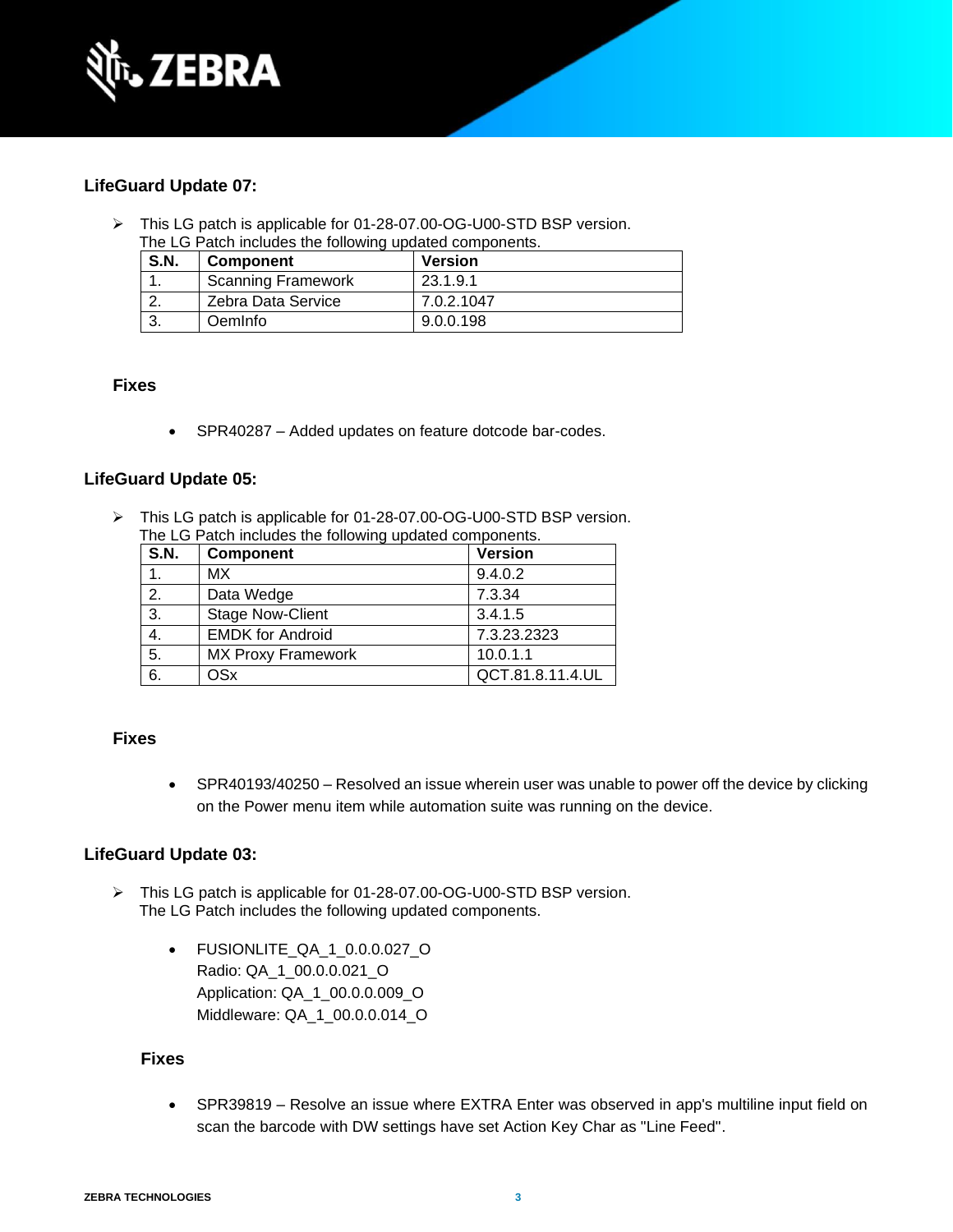

### **LifeGuard Update 02:**

- ➢ This LG patch is applicable for 01-28-07.00-OG-U00-STD BSP version. The LG Patch includes the following updated components.
	- FUSIONLITE\_QA\_1\_0.0.0.026\_O Radio: QA\_1\_00.0.0.020\_O Application: QA\_1\_00.0.0.009\_O Middleware: QA\_1\_00.0.0.013\_O

#### **Fixes**

- SPR38643 Added support for "Send Characters As Events" option.
- SPR38723 Resolved an issue wherein the DST time zone for Sao Paolo was shown incorrect.

### **Version Information**

Below Table contains important information on versions

| <b>Description</b>          | <b>Version</b>                                      |
|-----------------------------|-----------------------------------------------------|
| <b>Product Build Number</b> | 01-28-07.00-OG-U19-STD                              |
| <b>Android Version</b>      | 8.1.0                                               |
| <b>Security Patch level</b> | May 5, 2021                                         |
| <b>Linux Kernel</b>         | 3.18.71                                             |
| <b>Component Versions</b>   | Please see Component Version under Addendum section |

# **Installation Instructions**

#### **Software update procedure**

The installation instructions assume user has ADB installed on their PC (the adb drivers etc..) and user device has developer options enabled and USB debugging ON. Please check following link for more information on installation and setup instructions.

• [Installation and setup instructions](https://www.zebra.com/content/dam/zebra_new_ia/en-us/software/operating-system/tc20-operating-system/Android-O-OS-Update-TC20-and-TC25-GMS.pdf)

### **NOTE:**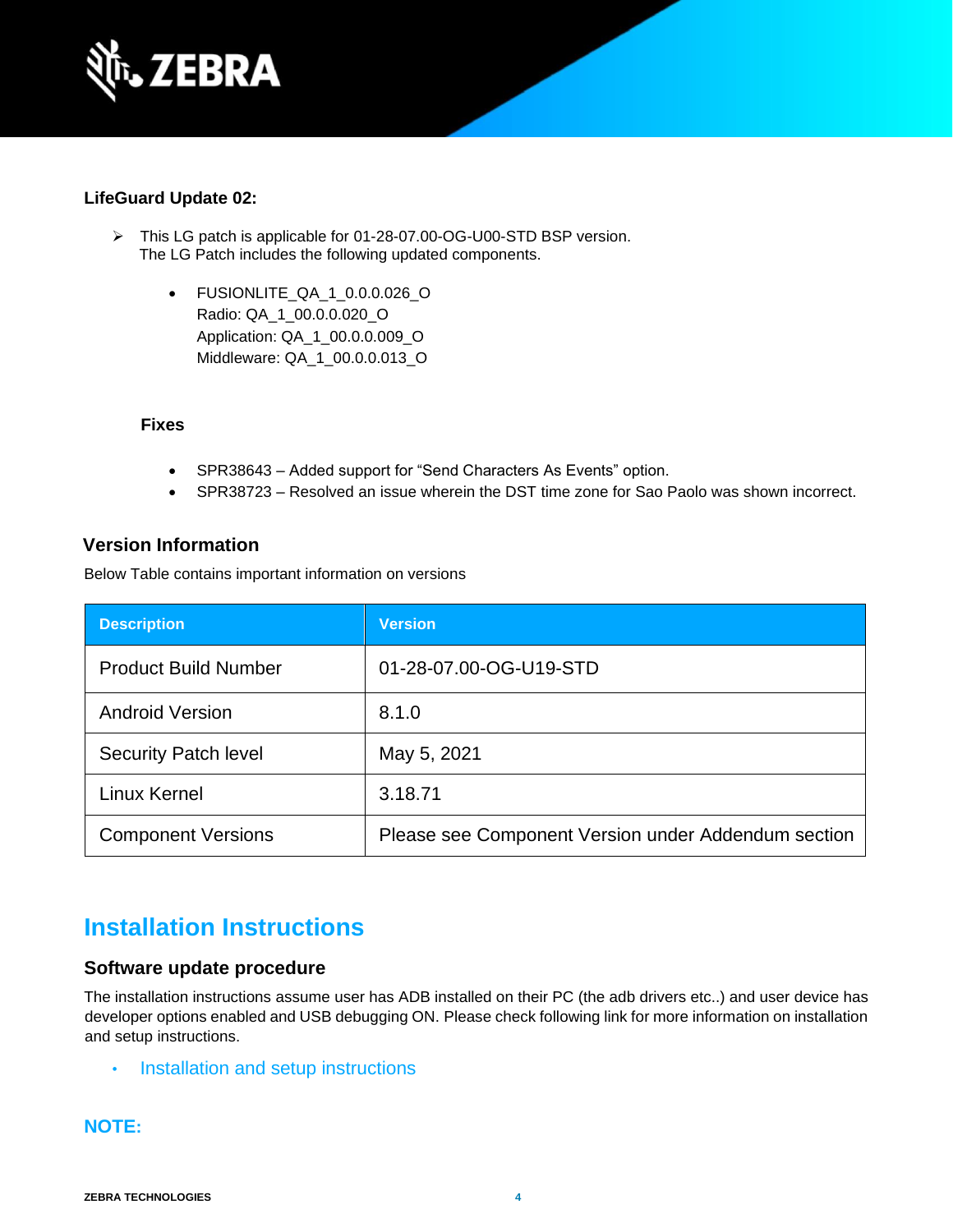

For Enterprise Mobile Device Management, most EMM vendors such as SOTI, AirWatch, MobileIron, etc. WILL require an updated device management agent to support this OREO enterprise device. Do NOT use your existing device management agent and console with this device without first contacting your EMM vendor to understand when the agent supporting this device is available and whether a console upgrade is required as well. Attempting to enroll with an agent that is not validated to support the device will result in errors.

# **Addendum**

### **Device Compatibility**

This software release has been approved for use on the following devices.

#### **[TC20 Home Page](https://www.zebra.com/us/en/support-downloads/software/operating-system/tc20-operating-system.html)**

| <b>TC20</b>               |                                                                 |  |
|---------------------------|-----------------------------------------------------------------|--|
| <b>Device Part Number</b> | <b>Operating System</b>                                         |  |
| TC200J-10C112A6           | Android O GMS ROW - EMEA, LATAM, APAC & Canada                  |  |
| TC200J-10C112US           | Android O GMS US Only                                           |  |
| TC200J-10A111US           | Android O GMS US Only                                           |  |
| TC200J-10A111A6           | Android O GMS ROW - EMEA, LATAM, APAC & Canada                  |  |
| TC200J-10C213A6           | Android O GMS ROW - EMEA, LATAM, APAC & Canada (Premium<br>SKU) |  |
| TC200J-10C213US           | Android O GMS US Only (Premium SKU)                             |  |
| TC200J-10A111TN           | Android O GMS TUNISIA Only                                      |  |
| TC200J-10C112TN           | Android O GMS TUNISIA Only                                      |  |
| TC200J-10C213IA           | Android O GMS INDIA (Premium SKU)                               |  |
| TC200J-10C112IA           | Android O GMS INDIA                                             |  |
| TC200J-10A111IA           | Android O GMS INDIA                                             |  |
| TC200J-1KC111A6           | Android O GMS ROW EMEA, LATAM, APAC & Canada (Keyboard<br>SKU)  |  |
| TC200J-1KC111IA           | Android O GMS INDIA (Keyboard SKU)                              |  |
| <b>TC200J-1KC111TN</b>    | Android O GMS TUNISIA (Keyboard SKU)                            |  |
| <b>TC200J-1KC111US</b>    | Android O GMS US (Keyboard SKU)                                 |  |
| TC200J-10C213AZ           | Android O GMS Australia/New Zealand (Premium SKU)               |  |

#### **[TC25 Home Page](https://www.zebra.com/us/en/support-downloads/software/operating-system/tc25-operating-system.html)**

| <b>TC25</b>               |                          |
|---------------------------|--------------------------|
| <b>Device Part Number</b> | <b>Operating System</b>  |
| TC25AJ-10C102A6           | Android O GMS ROW - EMEA |
| TC25AJ-10B101A6           | Android O GMS ROW - EMEA |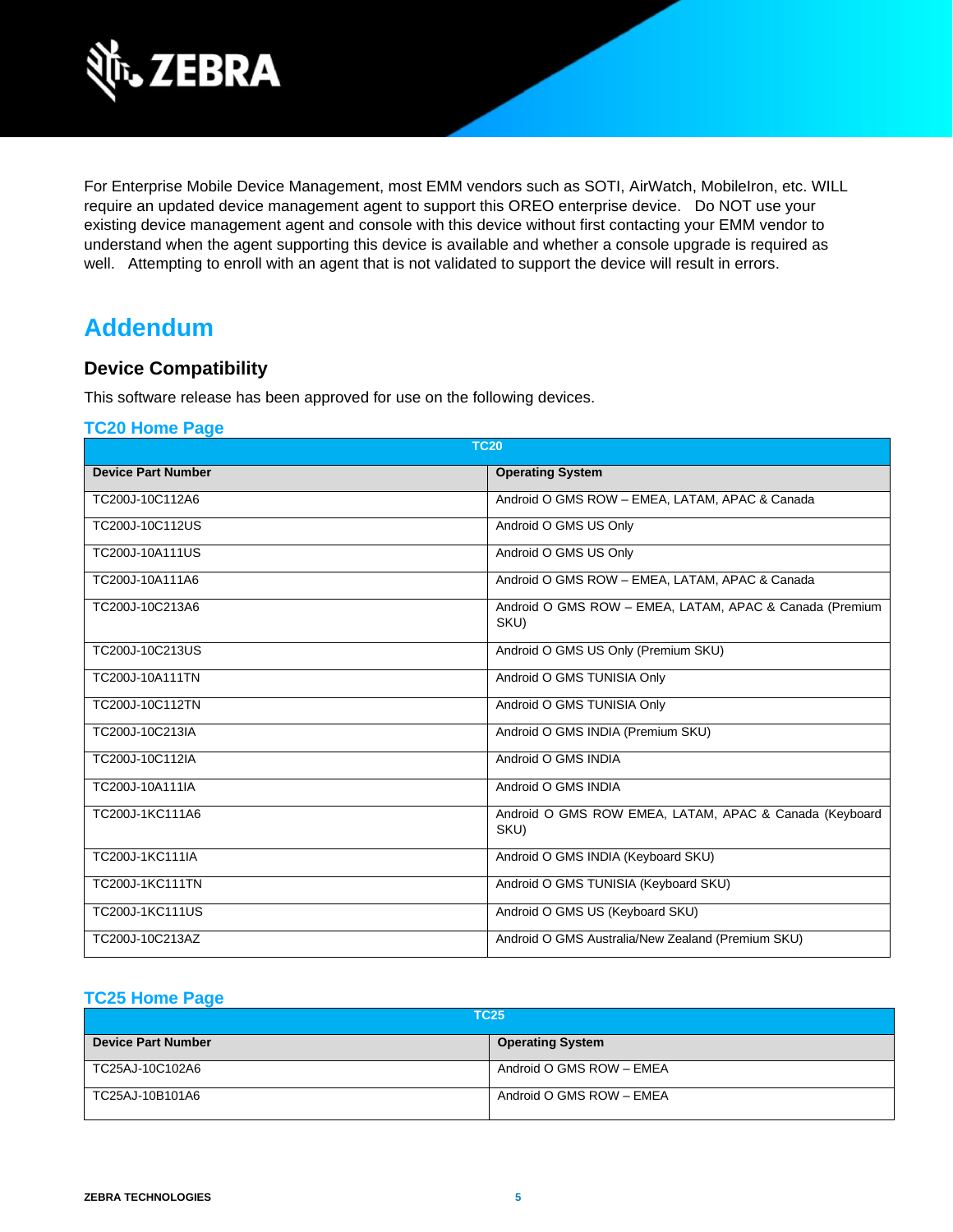

| TC25BJ-10C102A6 | Android O GMS ROW - EMEA & APAC                   |
|-----------------|---------------------------------------------------|
| TC25BJ-10B101A6 | Android O GMS ROW - EMEA & APAC                   |
| TC25BJ-10C102IA | Android O GMS ROW - INDIA                         |
| TC25BJ-10B101IA | Android O GMS ROW - INDIA                         |
| TC25BJ-10C102BR | Android O GMS ROW - BRAZIL                        |
| TC25BJ-10B101BR | Android O GMS ROW - BRAZIL                        |
| TC25BJ-10C102JP | Android O GMS ROW - JAPAN                         |
| TC25BJ-10B101JP | Android O GMS ROW - JAPAN                         |
| TC25DJ-10C102AZ | Android O GMS Australia/New Zealand (Premium SKU) |
| TC25AJ-10C102US | Android O GMS NORTH AMERICA - US                  |
| TC25BJ-10B101ID | Android O GMS ROW - INDONESIA                     |
| TC25BJ-10C102ID | Android O GMS ROW - INDONESIA                     |

### **Component Versions**

For detailed release notes, please refer [techdocs.zebra.com,](https://techdocs.zebra.com/) [developer.zebra.com](https://developer.zebra.com/)

| <b>Component / Description</b>      | <b>Version</b>                       |
|-------------------------------------|--------------------------------------|
| <b>Build_version</b>                | 01-28-07.00-OG-U19-STD               |
| Android_version                     | 8.1.0                                |
| Android_SDK_Level                   | 27                                   |
| <b>Android Security Patch Level</b> | May 5, 2021                          |
| Linux_kernel                        | 3.18.71                              |
|                                     | FUSIONLITE_QA_1_0.0.0.028_O          |
|                                     | Radio: QA_1_00.0.0.022_O             |
|                                     | Application: QA_1_00.0.0.009_O       |
|                                     | Middleware: QA_1_00.0.0.014_O        |
| Wifi                                | Firmware: CNSS-PR-4-0-00713/01050102 |
| <b>Platform</b>                     | Qualcomm MSM8937                     |
| <b>Scanning_Framework</b>           | 23.1.9.1                             |
| <b>DWDemo</b>                       | 2.0.15                               |
| <b>OSX</b>                          | QCT.81.8.13.4.UL                     |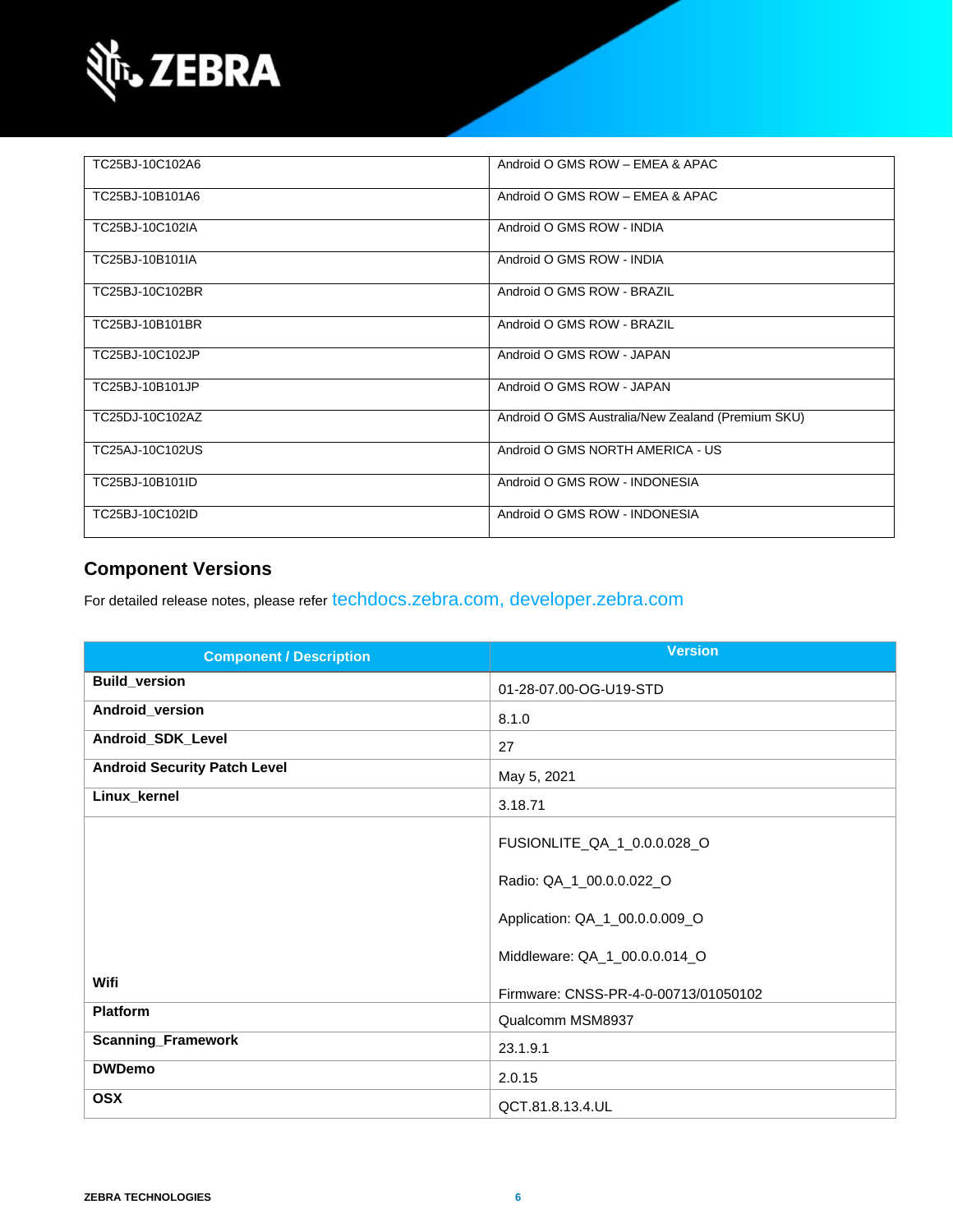

| <b>MXMF</b>                    | 9.4.0.5                                                                                                                                                                                                                                                                                                                     |
|--------------------------------|-----------------------------------------------------------------------------------------------------------------------------------------------------------------------------------------------------------------------------------------------------------------------------------------------------------------------------|
| <b>Touch</b>                   | Focaltech V1.1 20161103 (fw:0x24)                                                                                                                                                                                                                                                                                           |
| <b>Acoustic Profiles</b>       | General: CO4.2                                                                                                                                                                                                                                                                                                              |
|                                | Cellular: CO4.2                                                                                                                                                                                                                                                                                                             |
| <b>Bluetooth_Stack</b>         | CNSS-PR-4-0-00713/01050102                                                                                                                                                                                                                                                                                                  |
| Flash_Size                     | 16G /32G                                                                                                                                                                                                                                                                                                                    |
| <b>RAM_Size</b>                | 2G                                                                                                                                                                                                                                                                                                                          |
| <b>GPS</b>                     | MPSS.JO.3.0.c13-00016-8937_GENNS_PACK-1                                                                                                                                                                                                                                                                                     |
| <b>MMS</b>                     | 8.1.0                                                                                                                                                                                                                                                                                                                       |
| <b>RIL_Version</b>             | Qualcomm RIL 1.0                                                                                                                                                                                                                                                                                                            |
| <b>BT_Pairing_Utility</b>      | 3.15                                                                                                                                                                                                                                                                                                                        |
| <b>Datawedge</b>               | 7.3.34                                                                                                                                                                                                                                                                                                                      |
| Camera                         | 2.0.002                                                                                                                                                                                                                                                                                                                     |
| <b>PTT</b>                     | 3.1.39                                                                                                                                                                                                                                                                                                                      |
| <b>RxLogger</b>                | 5.4.12.0                                                                                                                                                                                                                                                                                                                    |
| <b>StageNow</b>                | 3.4.1.5                                                                                                                                                                                                                                                                                                                     |
| <b>MX Proxy Framework</b>      | 10.3.0.18                                                                                                                                                                                                                                                                                                                   |
| <b>Zebra Data Service</b>      | 7.0.2.1047                                                                                                                                                                                                                                                                                                                  |
| Zebra Software License Manager | 3.2.0                                                                                                                                                                                                                                                                                                                       |
| <b>EMDK</b>                    | 7.3.23.2323                                                                                                                                                                                                                                                                                                                 |
| <b>IMEI SV Number</b>          | 12                                                                                                                                                                                                                                                                                                                          |
| <b>OEM Config</b>              | 9.0.0.331                                                                                                                                                                                                                                                                                                                   |
| <b>DDT</b>                     | V1.17.0.9                                                                                                                                                                                                                                                                                                                   |
| <b>Chrome WebView</b>          | 89.0.4389.90                                                                                                                                                                                                                                                                                                                |
| <b>GMS Version</b>             | 8.1_201812                                                                                                                                                                                                                                                                                                                  |
| <b>Fingerprint</b>             | Zebra/TC25/TC25FM:8.1.0/01-28-07.00-OG-U19-STD/<br>210505:user/release-keys,<br>Zebra/TC20/TC20RT:8.1.0/01-28-07.00-OG-U19-STD/<br>210505:user/release-keys,<br>ZebraTC20/TC20RD:8.1.0/01-28-07.00-OG-U19-STD/<br>210505:user/release-keys,<br>Zebra/TC20/TC20KB:8.1.0/01-28-07.00-OG-U19-STD/<br>210505:user/release-keys, |

# **Important Links**

• <https://techdocs.zebra.com/datawedge/7-3/guide/about/>